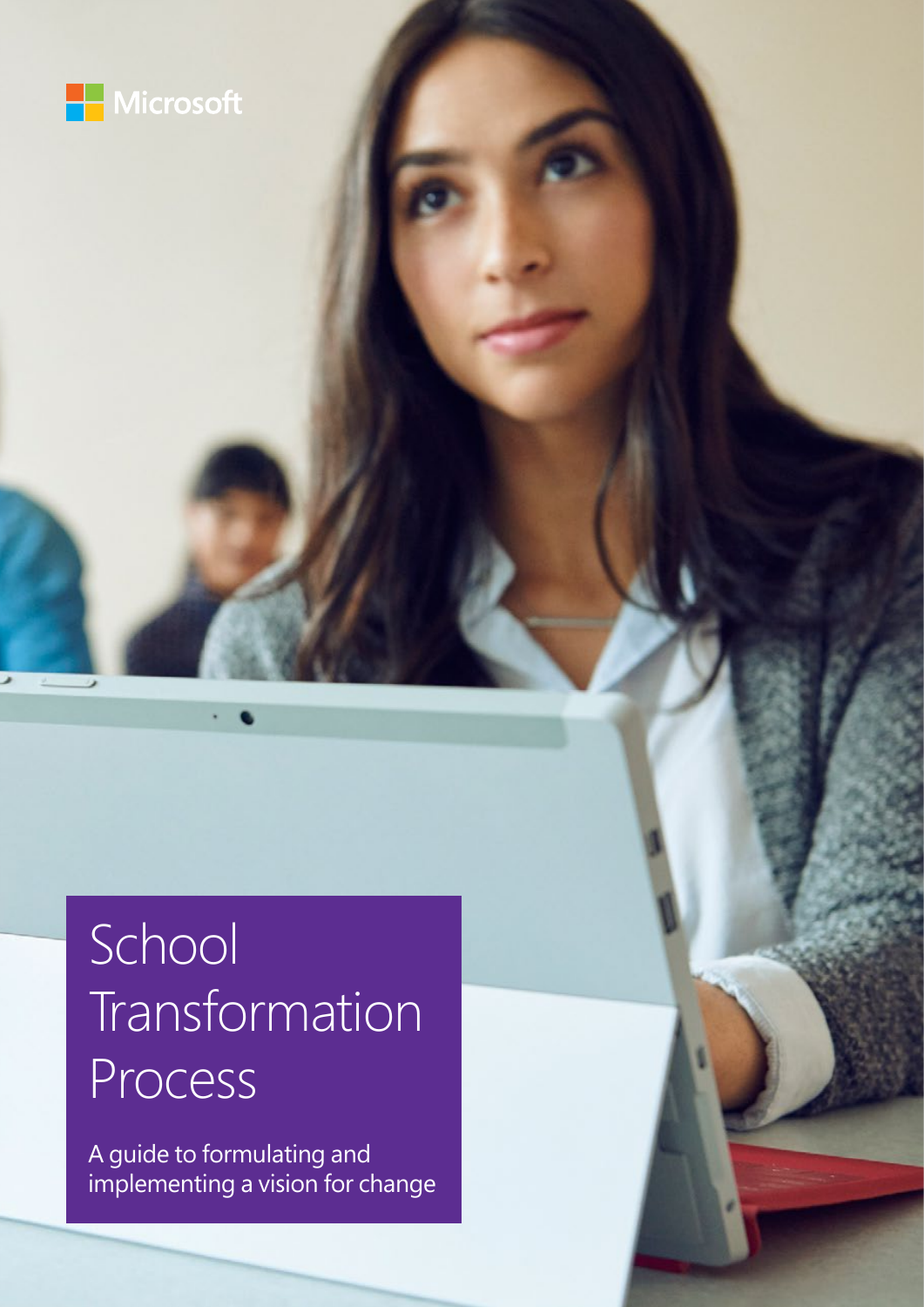# School Transformation Process

The School Transformation Process helps schools or school systems reflect on, plan and undertake changes in education for 21st Century learning. You can use the six phases of the process to take a closer look at important issues and prioritize action. Phases can be undertaken in any order or simultaneously. Insights you gain initiate new cycles of the process for continuous improvement.

**Insight** To quide continuous im schools reflect on their experiences **6**<br>**6**<br>**1**<br>**5**<br>**5**<br>**5** 

### **Why does it matter?**

rriculum, pedagogy,<br>ما اعضم بره علم علم space design – that will bring Schools seek input and strategic partnerships with governments, community leaders to help munty readers to<br>shape their visior



- It's a proven process for envisioning, managing and monitoring change
- It's built on experience, ensuring you work efficiently and effectively
- It provides a simple and flexible structure to follow, so you can innovate in a way that's right for your local needs
- It works with the Microsoft Education Transformation Framework to give you a comprehensive guide for reform.





plan for change.

M

▗▗<sub>▖▖</sub>▁<sub>║┎╻┅║</sub> ♦ <u>╥┎<mark>║</mark></u>



#### **Inclusion**

A team of teachers, students, parents and school leaders collaborate to define a vision, core values and goals.

#### **Inquiry**





Schools learn about innovations in teaching, learning, assessment and school design to discover possibilities for change.



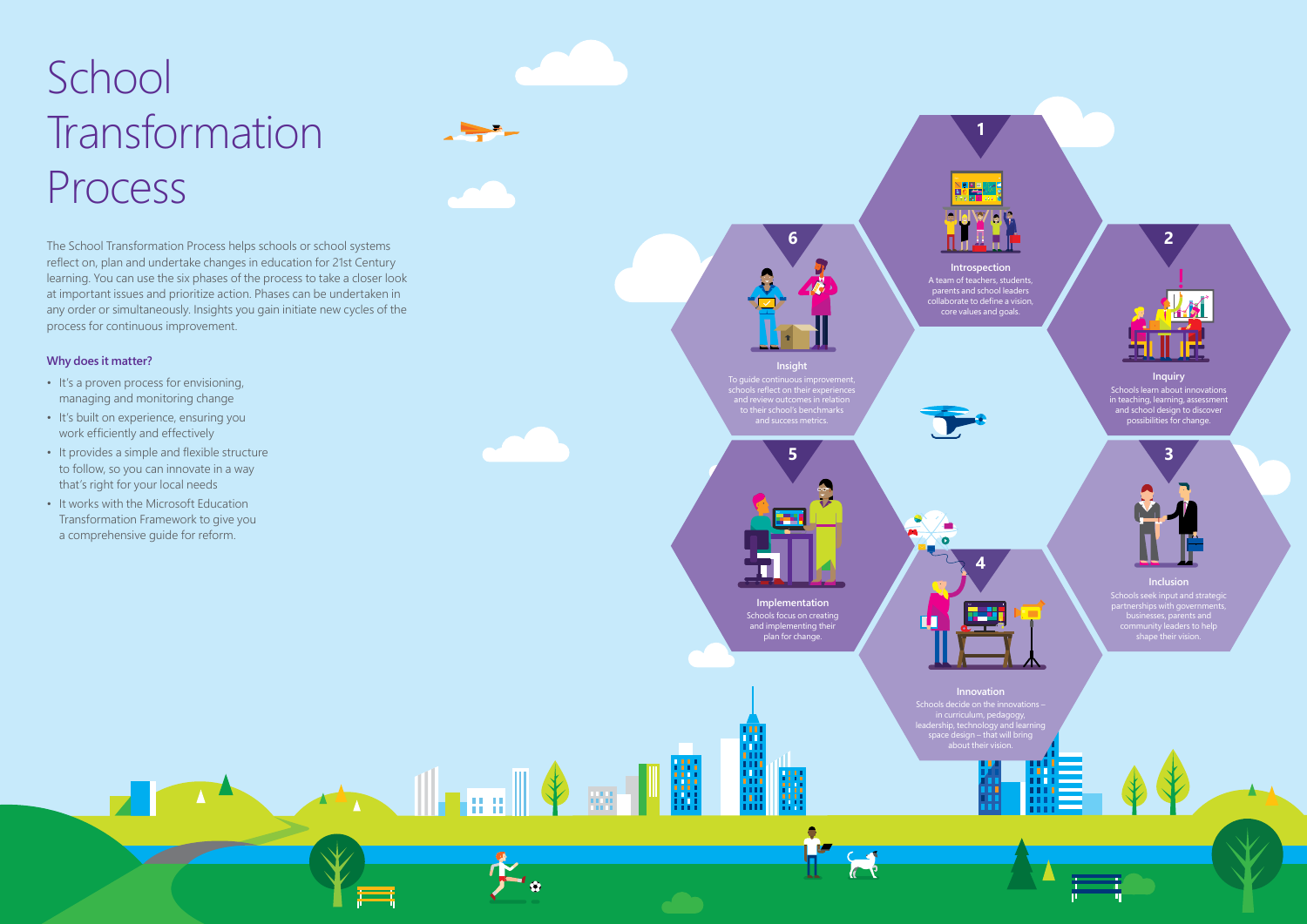## **2** Inquiry

The goal of this phase is to identify best education theory and practices. This will give you a starting point for modifying your current practices and school design, and will contribute to your vision and plan.

### **What does success look like?**

### **How do we achieve it?**

#### Investigate:

- 21st-century teaching, learning and assessment
- Ongoing professional development
- Leadership and a culture of innovation
- Environments and facility designs for learning.

Research successes in other systems, especially the relationships that enable transformation in a coordinated, collaborative way.

**Activities**

- Research and identify curriculum, instruction and leadership best practices and innovations
- For further guidance and inspiration, cultivate relationships
- with local, national and

international advisors.

### **Key considerations**

- Before adopting changes, think systemically about innovation and examine the best practices of others within their specific contexts
- Explore how your proposed changes will affect other areas
- Recognize that technology is a tool for making innovation possible.

- Teachers are more likely to participate when school leaders communicate a clear and consistent vision, support new teaching approaches, and are proactive mentors to staff
- To ensure inclusion and representation of everyone's aspirations, engage stakeholders within and beyond the school on developing a shared vision for change
- Build trust and provide structural support for transformation of teaching and learning.<sup>2</sup>

## Discover the possibilities for change.

### **What does success look like?**

The aim here is to develop a set of values and goals that will help you achieve the vision that students, teachers, leaders and the community have for your school. This includes adopting an approach to transformation that's flexible enough to address continual change.

### **How do we achieve it?**

Involve stakeholders early in the visionsetting process to focus on reflection and discussion of core values and goals. This will ensure you start with a strong vision. Also, establish learning communities within and among participating schools, as this will be critical to the success of your reform efforts.1

- Innovations easily attract early enthusiasts, but it is harder to convince more skeptical educators to do the hard work of implementation<sup>3</sup>
- Inclusion is important, and equally important are the particulars of who is included.<sup>4</sup>

### **Activities**

- Develop a supported vision for school change and define what 21st-century learning means within your local context
- Explore the process of innovative school design and the leadership needed to deliver the changes
- Begin to establish pedagogy, culture and project benchmarks, as well as success metrics.

### **Key considerations**

**1**



### Introspection

### Collaborate to define a vision, core values and goals.

#### **What does success look like?**

Inclusion helps school leaders understand and develop strategies for building support. The outcome is broad collaborative partnerships, within and beyond the school, that can strengthen your vision and give you access to further resources for change.

### **How do we achieve it?**

Mobilize, listen to and engage the wider constituency of people who'll contribute to building and enacting the vision. Also ensure that teachers are as engaged as parents, the community, other schools, business and government.

### **Activities**

- Use online communities and face to face workshops with the larger community – including government officials, parents and other schools – to develop collaborative relationships and feedback mechanisms
- Learn from community members and tap into community resources to explore the sustainability and scalability of change.

1. Hargreaves, A. and Stone-Johnson, C. "Evidence-Informed Change and the Practice of Teaching." In J. Bransford, D. Stipek, N. Vye, L. Gomez and D. Lam, eds., The Role of Research<br>in Educational Improvement. Cambridge, MA

3. Hargreaves, A. and Fink, D. Sustainable Leadership. San Francisco: Jossey-Bass, 2005.<br>4. Penuel, W., Riel, M., Krause, A. and Frank, K. "Analyzing Teachers' Professional Interactions in a School as Social Capital: A Soc

### **Key considerations**

## **3** Inclusion

### Seek input and strategic partnerships to help shape the vision.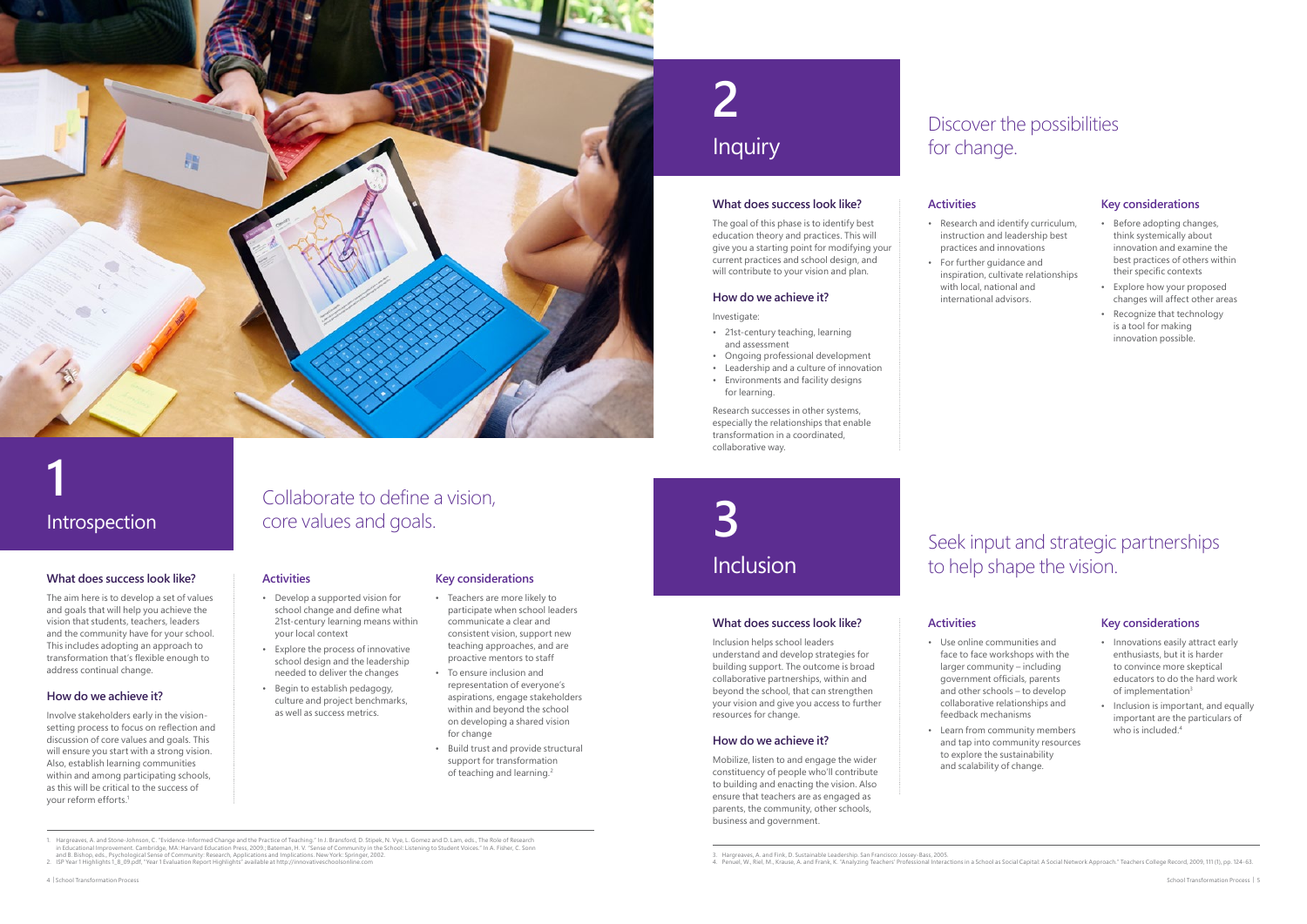### **What does success look like?**

By this stage everyone involved should be able to clearly articulate a unified approach to innovation and you'll decide which innovations – in curriculum, pedagogy, leadership, technology and learning space design – will achieve the vision.

### **How do we achieve it?**

Encourage everyone involved to offer ideas for innovation. At this point you should identify critical differences and resolve them to create a unified vision. Consider leading-edge practices from schools or businesses around the world that could be used and think creatively about how you can make effective change within any local constraints.1

### **Activities**

**What does success look like** Although tasks and timelines will vary, your Implementation phase may include learning space construction, professional development, comparison of the technology of the technology of the technology of the technology of the technology infrastructure or piloting new practices.

**IMPLEMENT** 

Now you're ready to put ideas into practice by creating and executing your detailed plan for change. A critical component of this phase is developing the component of the phase is developing

- Evaluate what's been learned to determine the appropriate innovations needed to achieve the vision
- Consider the best methods and ideas in all areas, including those outside of education
- Deepen knowledge about teaching with ICT to help students learn
- Use the Microsoft Education Transformation Framework as a tool for in-depth analysis and assessment of your ideas for innovative transformation.

### **Key considerations**

- Does your vision represent true transformational change?
- If your vision is incremental, is there a plan for a more fundamental shift in the near future?
- 

### How to bring about the vision.





**5**

### **What does success look like?**

Based on your reflections and data gathering, your school will be able to use the School Transformation Process to develop new ideas and processes for further change.

evaluate the effects of the changes and innovations in promoting better learning **6** Insight

**How do we achieve it?** 

### **How do we achieve it?**

Invest time and resources in extensive analysis, reflection and review to improve the next phase of ongoing innovation and sustainable improvement. Also gather insight into how your innovative transformation can scale to extend reforms within your school or further afield.

### **Activities**

- Reflect on your experiences throughout the process and review outcomes in relation to your school's benchmarks and metrics
- Develop new processes for continued change • Begin to think about how your
	-
- innovation successes can scale to other, similar schools
- Take part in Measuring and Evaluating Success Virtual University online seminar.

### **Key considerations**

• School reform is a dynamic process. To successfully adapt to changing contexts, you'll need to constantly evaluate progress, letting you to respond to emerging issues and needs.

## Reflect and review to guide continuous improvement.

### **What does success look like?**

Although tasks and timelines will vary, your implementation phase may include learning space construction, professional development, creation of the technology infrastructure or piloting new practices.

### **How do we achieve it?**

Now you're ready to put ideas into practice by creating and executing your detailed plan for change. A critical component of this phase is developing benchmarks and success metrics to evaluate the effects of the changes and innovations in promoting better learning for students.

**Activities**

This is the time to: • Collaborate online to share innovations, implementation plans and success metrics

- Meet face to face to celebrate progress, share learnings and address concerns
- Construct new learning spaces, including technology infrastructure
- Pilot new teaching and learning practices, along with professional development.

### **Key considerations**

- Many teachers will need indepth training on innovative uses of technology for teaching and learning, or on innovative pedagogies<sup>2</sup>
- Remember that technology implementation is key to reforms, but technology isn't valuable by itself.

### Create and implement the plan for change.

## **5** Implementation

1. Pfeffer, J. "No Excuses Leadership."Leader To Leader, Fall 2007, 46. 2. ISP Year 1 Highlights 1\_8\_09.pdf, "Year 1 Evaluation Report Highlights" available on http://innovativeschoolsonline.com